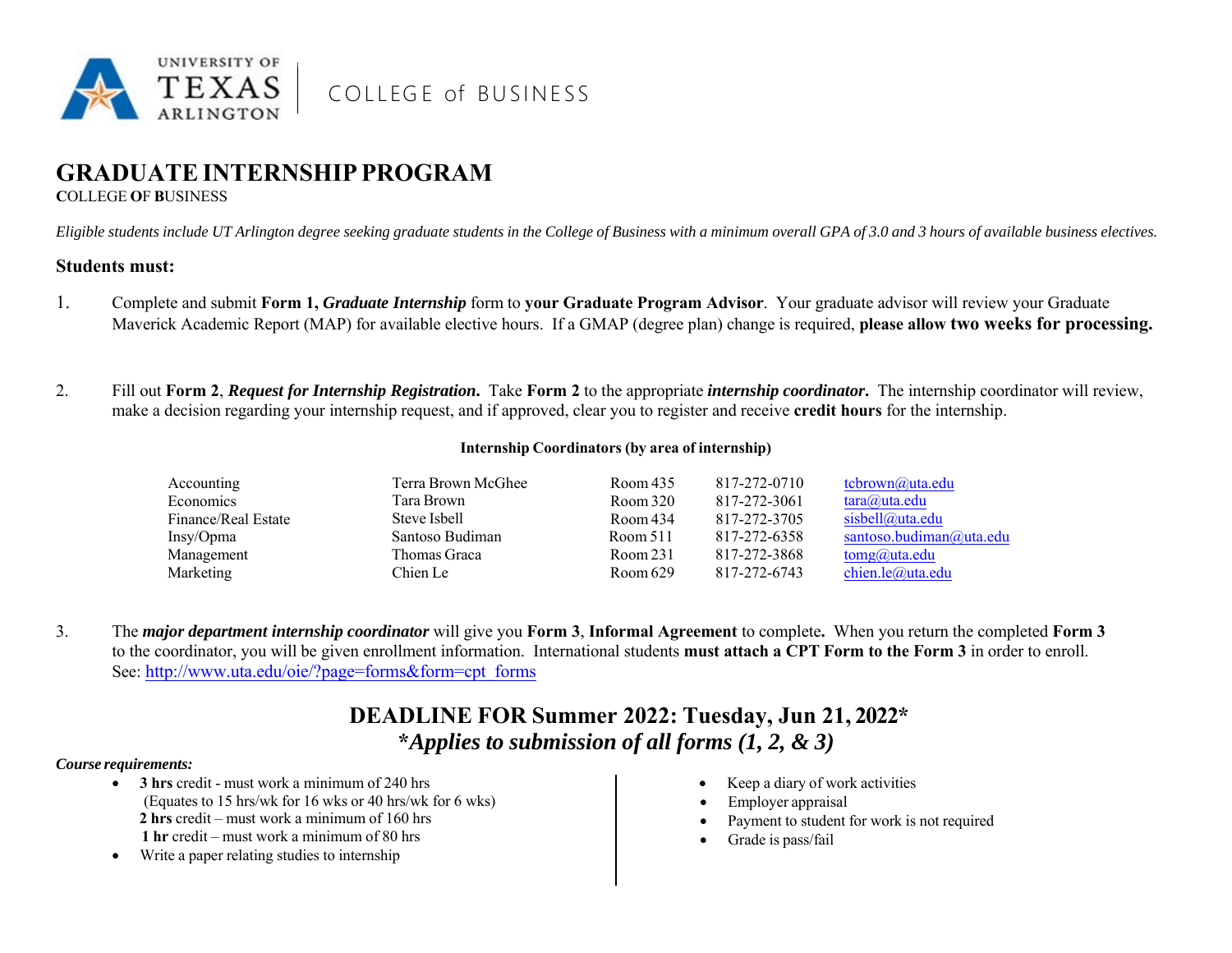## **FORM 1 THE UNIVERSITY OF TEXAS AT ARLINGTON COLLEGE OF BUSINESS Graduate Internship Program**

**NOTE TO STUDENT: All forms must be completed and approved before a student may register for the internship course and before the activities for which credit is requested have begun. Internships are graded on a pass/ fail basis.**

| Last                                                               | First                 |                                                                | <b>Middle</b>   |      |  |
|--------------------------------------------------------------------|-----------------------|----------------------------------------------------------------|-----------------|------|--|
| <b>Student ID #:</b>                                               |                       | <b>Expected Graduation Date:</b>                               |                 |      |  |
|                                                                    |                       |                                                                | <b>Semester</b> | Year |  |
| <b>Day Phone:</b>                                                  | <b>Email Address:</b> |                                                                |                 |      |  |
| <b>International Student</b><br>Yes                                | No                    |                                                                |                 |      |  |
| Please check appropriate major. If MBA, also check specialization: |                       |                                                                |                 |      |  |
| $\bigcirc$ MS Accounting<br><b>MS</b> Taxation                     |                       | MS Health Care Administration<br>MS Human Resources Management |                 |      |  |
| O Master of Professional Accounting<br>OMS Economics               |                       | MS Information Systems<br>MS Quantitative Finance              |                 |      |  |
| OMS Business Analytics                                             |                       | MS Real Estate                                                 |                 |      |  |
| OMS Marketing Research<br>OMBA (Please select MBA specialization)  |                       |                                                                |                 |      |  |
| No Specialization                                                  |                       |                                                                |                 |      |  |
|                                                                    |                       |                                                                |                 |      |  |
|                                                                    |                       |                                                                |                 |      |  |
| Course Number                                                      |                       |                                                                |                 |      |  |

| Course can be used toward degree:        | Yes $\bigcap$ No |  |
|------------------------------------------|------------------|--|
| Course can be used for extra credit      | Yes $\bigcap$ No |  |
| Previous Internship Taken or In progress | $O$ Yes $O$ No   |  |
| <b>Valid for This Semester Only</b>      |                  |  |

**\*MS-INSY must complete 9 hours of INSY**

You may be entitled to know what information The University of Texas at Arlington (UT Arlington) collects concerning you. You may review and have UT Arlington correct this information according to procedures set forth in UTS 139. The law is found in sections 552.021, 552.023 and 559.004 of the Texas Government Code.